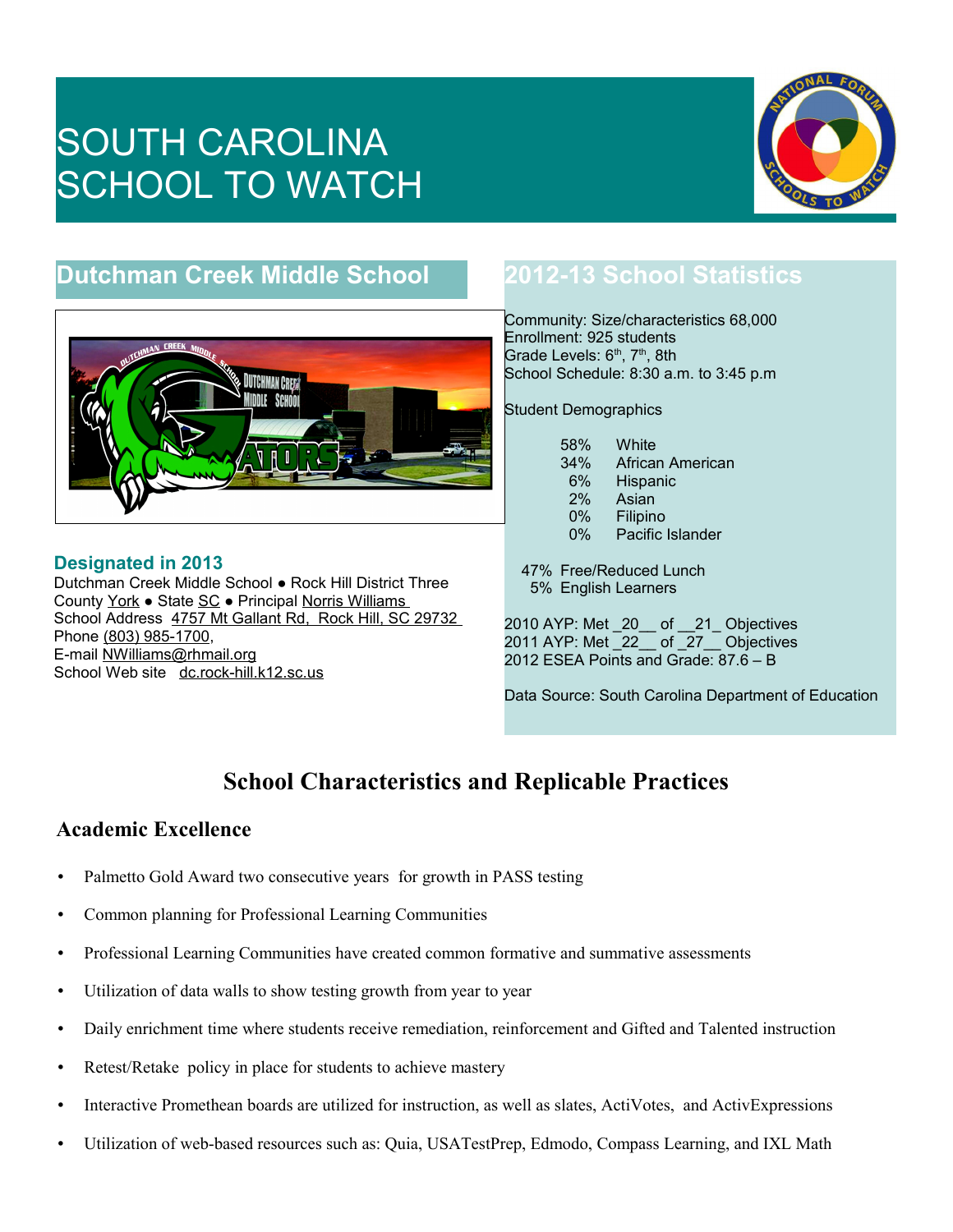• Offer high school credit courses to eligible  $7<sup>th</sup>$  and  $8<sup>th</sup>$  grade students including: Algebra 1, English 1, and Geometry

*(Continued)*

#### **South Carolina Schools to Watch Page 2** *Dutchman Creek Middle School*

# **Academic Excellence** *(continued)*

- Student achievement is recognized every quarter with Gator Cards. Students receive rewards throughout each grading period by showing their card.
- Each Professional Learning Community has areas to display student work

#### **Developmental Responsiveness**

- Each grade level has a school counselor and assistant principal who rotate with them each year.
- Special Education transition nights for incoming  $6<sup>th</sup>$  grade families and rising  $9<sup>th</sup>$  grade families help families become aware of resources at the middle and high school level
- Individual Graduation Plan conferences involves parents and students meeting with a counselor to prepare for high school and college/career readiness
- Male Call mentoring group for all male students. Monthly activities are hosted by our male faculty members based on interests of male students
- 212 comprised of male students who have been unsuccessful in passing the standardized tests given in South Carolina and are in one or more subgroups identified by the South Carolina Department of Education.
- 180 mentor group to instill accountability to an at-risk group of female students
- First Ladies mentor group for all female students. Monthly activities are hosted by our female faculty members based on interests of female students
- Academic Challenge Team  $7<sup>th</sup>$  &  $8<sup>th</sup>$  graders that travel with academic coaches to compete locally
- Junior Beta Club provide assistance with service opportunities in the community
- Career Day parents and community members speak with students about careers and future opportunities
- LEO Club (Law Enforcement Opportunities) lunch and learn sessions based on the law enforcement field
- Classroom guidance academic achievement, personal/social development and career development
- Step Team partnership with Winthrop University to teach, mentor and support young ladies at DCMS. They perform traditional step routines throughout the school year
- Dance Team students learn traditional dance mixed with hip hop, jazz and contemporary dance taught by a local dance teacher. Parents also volunteer to help mentor students that are on the dance team.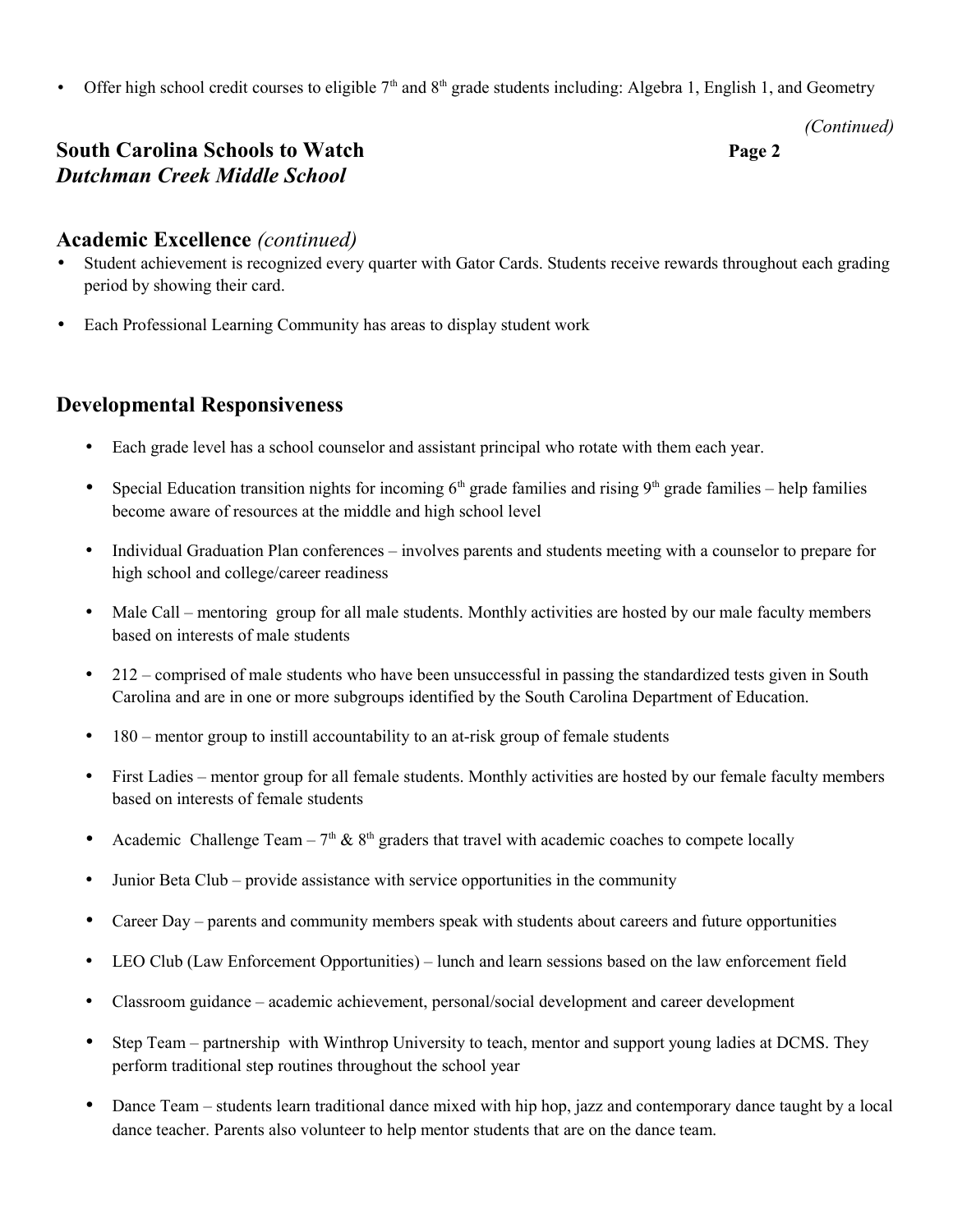- FCA (Fellowship of Christian Athletes) FCA is a student lead group that meets every other week to encourage each other in their faith.
- King of Gators Club students interested in video gaming have developed a club to learn new techniques and demonstrate their gaming skills
- Book Club Students read books with the media specialist per their interest.
- Athletic Teams 7<sup>th</sup> & 8<sup>th</sup> grade football, 7<sup>th</sup> & 8<sup>th</sup> grade girls basketball, 7<sup>th</sup> & 8<sup>th</sup> grade boys basketball, 7<sup>th</sup> & 8<sup>th</sup> grade wrestling,  $7<sup>th</sup>$  &  $8<sup>th</sup>$  grade volleyball, track, softball and cheerleading

#### **Social Equity**

- Instruction is differentiated in each classroom setting to ensure that students have equal opportunity to learn regardless of their developmental level.
- International Club provides students with exposure to different cultures through guest speakers, cultural cuisines and language immersion.
- ESOL Night is open to all Latin families of students of Dutchman Creek Middle and promotes the various resources and support systems available in the community.
- Students are recognized in several ways including "Student of the Week" for each interdisciplinary teams and Gator Cards which are based on quarterly GPAs.
- To maintain open lines of communication with all parents, varied means of communication are utilized such Parent Portal (online access to grades), Email Blast (sent out daily by each interdisciplinary team with information about assignments), Parent Link (automated telephoning system), Parent Updates (bi-weekly e-mails with school news).
- The National First Day of school is an initiative implemented at Dutchman Creek which allows parents and families to participate in the first day of school as support for new students.
- Support is provided for all students in need of academic assistance such as Exceptional Student assistants, peer tutoring, teacher-led tutoring, small group instruction in classroom settings and ICU (Intensive Care Unit) program which provides a structure for students to complete missed assignments.
- All students have access to technology assisted programs (Edmodo, Quia.com, Quizlet) and devices (computers in labs, Ipads, Ipods).

#### **Organizational Support**

The Dutchman Creek Faculty believes in interdependent collaboration within the school environment. With continuous team planning as well as interdisciplinary planning, the core curriculums are intertwined within many units of study. The students examine multiple disciplines through inquiry based learning opportunities and maintain a reflective approach to learning.

Professional development opportunities are also abundant. Through the professional development scheduling database, teachers in are offered sessions that include workshops and training, courses, book studies, and lab classroom opportunities. The areas of focus always connect to the components of having Shared Vision and Beliefs, creating a Nurturing Environment, promoting a Future Focus and Designing Quality Work-with the ultimate goal being student engagement and achievement.

In addition to holistic planning at Dutchman Creek, each department within the school analyzes information in order to establish specific goals. In each academic area, teachers develop content specific plans and activities. In addition to content area planning, subject area teachers create common assessments for the units. These assessments are applied and used to analyze student achievement across the grade level.

Dutchman Creek Middle School has a strong partnership with Winthrop University, as well as other colleges and universities, to recruit, prepare, and mentor teachers. Administrators and teachers create strong bonds with the university students through the creation of internships, integral classroom observations, and activities.